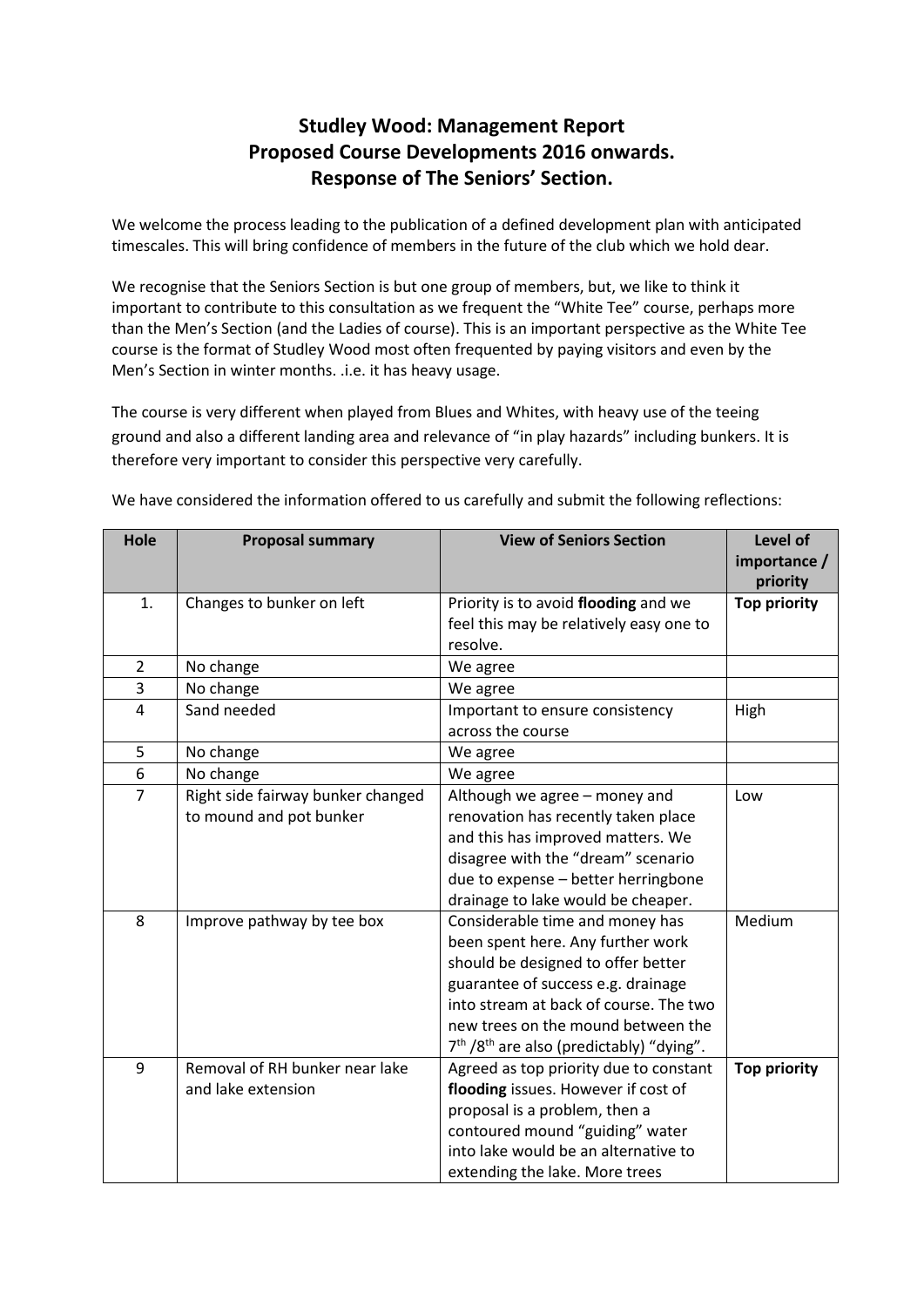|    |                                                                                         | planted in existing bunker area would<br>dissuade long hitters cutting corner.                                                                                                                                                                                                                                                                                                                                     |                                           |
|----|-----------------------------------------------------------------------------------------|--------------------------------------------------------------------------------------------------------------------------------------------------------------------------------------------------------------------------------------------------------------------------------------------------------------------------------------------------------------------------------------------------------------------|-------------------------------------------|
|    | Removal of LH fairway bunker                                                            | Again, a serious flooding problem here<br>More trees would help protect from<br>Practice/teaching areas                                                                                                                                                                                                                                                                                                            | High priority<br>to resolve<br>flooding.  |
|    | Removal of LH greenside bunker<br>and placement of pot bunker to<br>Front LH green area | Not an issue, unless expensive to<br>maintain?                                                                                                                                                                                                                                                                                                                                                                     | Low priority                              |
| 10 | Removal of LH fairway bunker,<br>replacing with pot bunkers.                            | Not an issue, unless expensive to<br>maintain?                                                                                                                                                                                                                                                                                                                                                                     | Low                                       |
|    | Removal of RH greenside bunker<br>and extension of lake.                                | Massive cost surely? Bunker is most<br>appropriate hazard here.                                                                                                                                                                                                                                                                                                                                                    | Reject idea                               |
|    | Deeping of ditch                                                                        | Presents a potential danger to safety -<br>serious concerns and unnecessary.                                                                                                                                                                                                                                                                                                                                       | Reject idea                               |
| 11 | Dig out and re-sand bunker                                                              | Currently in poor condition                                                                                                                                                                                                                                                                                                                                                                                        | High                                      |
| 12 | RH fairway bunker                                                                       | Although we agree in principle-<br>money and renovation has recently<br>taken place and this has improved<br>matters.                                                                                                                                                                                                                                                                                              | Low                                       |
|    | Sand needed to greenside bunker                                                         | Important to ensure consistency<br>across the course                                                                                                                                                                                                                                                                                                                                                               | High                                      |
| 13 | Removal of RH fairway bunker and<br>mound                                               | The problem is clear, various solutions<br>are possible - we disagree with<br>removal completely however as the<br>bunker is a feature of 13 <sup>th</sup> and 14 <sup>th</sup><br>holes. Flooding is the issue - and<br>destination of ball cannot be seen<br>from either Tee. However, some<br>protection needed to 13 <sup>th</sup> /14 <sup>th</sup><br>fairway and driving crossovers - pot<br>bunkers/trees? | $Top - this$<br>needs urgent<br>attention |
|    | LH Fairway and short greenside<br>bunkers dig out, reline and re-<br>sand.              | Not an issue, unless expensive to<br>maintain?                                                                                                                                                                                                                                                                                                                                                                     | Low                                       |
| 14 | Trees from Clubhouse area to line<br>side of Tee Box                                    | Expensive to do properly and dead<br>trees would be awful!                                                                                                                                                                                                                                                                                                                                                         | Low                                       |
|    | Enlarge pond to LH side of fairway                                                      | This is high ground $-$ why do this<br>expensive work unless part of a<br>drainage plan?                                                                                                                                                                                                                                                                                                                           | Low                                       |
| 15 | No change                                                                               | We favour a "Culverting" of the elbow<br>20 yards either side of the bridge of<br>the existing ditch to the RH landing<br>area to remove the "random" chance<br>element of unfair penalty of going in                                                                                                                                                                                                              | Medium                                    |